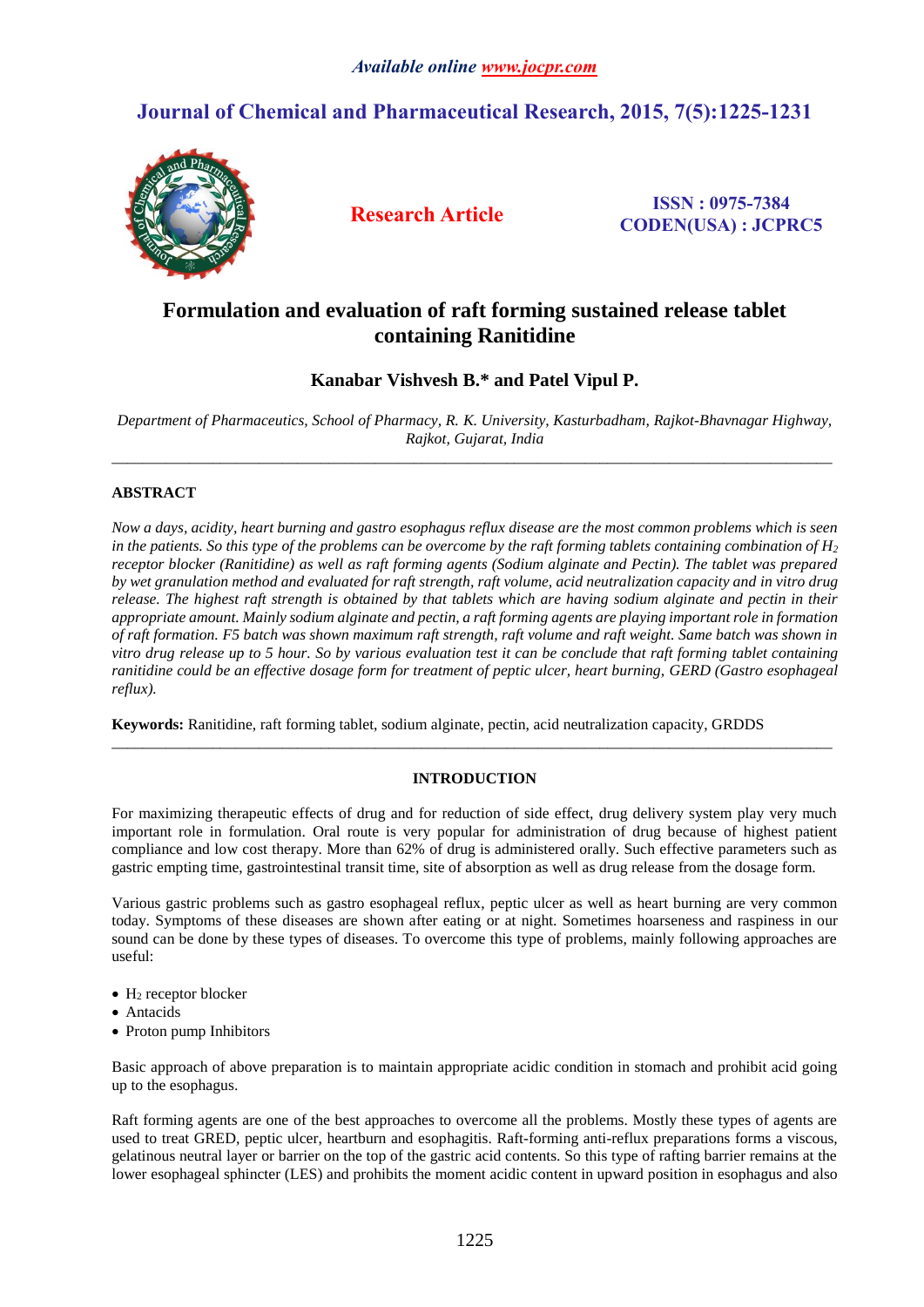by the acid neutralizer contents of the formulation, maintain appropriate acidic condition in the stomach. This type of formulation creates gelling substances by coming contact with acidic environment and floats at upper surface oh gastric fluid so they are known as "RAFT FORMING FORMULATION".

*\_\_\_\_\_\_\_\_\_\_\_\_\_\_\_\_\_\_\_\_\_\_\_\_\_\_\_\_\_\_\_\_\_\_\_\_\_\_\_\_\_\_\_\_\_\_\_\_\_\_\_\_\_\_\_\_\_\_\_\_\_\_\_\_\_\_\_\_\_\_\_\_\_\_\_\_\_\_*

As a raft forming agent's alginic acid, alginates as well as pectin are widely used. Some other raft forming agents are as follows:

- Guar gum
- Locust bean gum
- Carrageenan
- Isapgol

In this formulation, Sodium Bicarbonate as well as Calcium Carbonate are also helpful as gas generating agents. Just by coming contact with acidic fluid of the stomach, they starts to generates gas of carbon dioxide which is entraps in the formed raft and allow the raft to float on the surface and also provides mechanical strength.<sup>2</sup>

So this way by formation of raft as well as using acid neutralizers, this formulation overcome various gastric problems with higher patient compliance as well as without any side effects.

## **EXPERIMENTAL SECTION**

#### **Material used for study**

The most important and vital components which are used for preparation of this formulation were Ranitidine, Sodium alginate and pectin. All other excipients used to prepare tablets were of standard pharmaceutical grade and all chemical reagents used were of analytical grade.

## **Method used for study**

- Drug, polymer and other ingredients were weighed accurately.
- All ingredients except the binder, volatile ingredients and lubricant were mixed thoroughly.
- HPMC K100M was dissolved in sufficient quantity of isopropyl alcohol and added to a powder mixture to prepare a dough wet mass.
- The prepared wet mass was passed through a 20# sieve.
- The granules were allowed to dry in a hot air oven and then resifted through a 40# sieve.
- The granules were collected and other ingredients were added and lubricated.
- Tablets were compressed by a 12-mm diameter at punch with the help of a rotary tablet compression machine.

### **Table 1: Different formulation for optimization of sodium alginate and pectin**

| Ingredients (mg)  | <b>Formulations</b> |     |     |     |     |  |
|-------------------|---------------------|-----|-----|-----|-----|--|
|                   | F1                  | F2  | F3  | F4  | F5  |  |
| Ranitidine        | 10                  | 10  | 10  | 10  | 10  |  |
| Sodium alginate   | 127.5               | 255 |     | 85  | 170 |  |
| Pectin            | 127.5               |     | 255 | 170 | 85  |  |
| NaHCO3            | 28                  | 28  | 28  | 28  | 28  |  |
| CaCO <sub>3</sub> | 85                  | 85  | 85  | 85  | 85  |  |
| Mannitol          | 80                  | 80  | 80  | 80  | 80  |  |
| HPMC K100M        | 16                  | 16  | 16  | 16  | 16  |  |
| Aspartame         | 11                  | 11  | 11  | 11  | 11  |  |
| Talc              | 10                  | 10  | 10  | 10  | 10  |  |
| Mg-Stearate       | 5                   | 5   | 5   | 5   | 5   |  |
| Total             | 500                 | 500 | 500 | 500 | 500 |  |

#### **Evaluation of all above formulations TABLET DIMENSIONS3, 4**

Thickness and diameter of five tablets randomly selected were measured using vernier calipers.

• The Pharmacopoeia states that the extent of deviation in a batch of tablet should not exceed the limit of  $\pm$  5 % of their determined standard values.

#### **HARDNESS TEST5, 6, 7**

• The crushing strength kg/cm<sup>2</sup> of prepared tablets was determined for tablets of each batch by Monsanto tablet hardness tester.

Hardness indicates the ability of a tablet to withstand mechanical shocks while handling.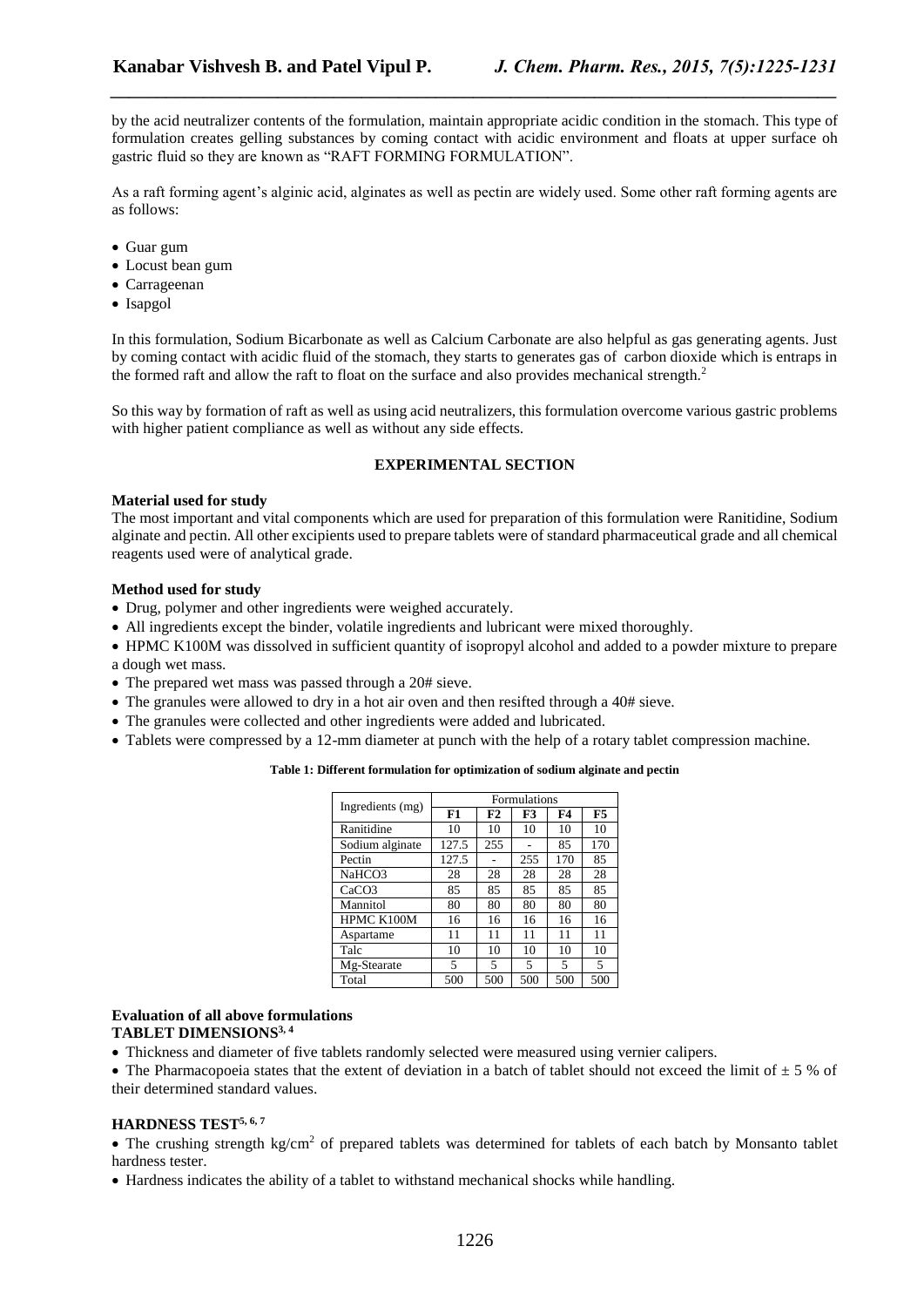## **FRIABILITY TEST8, 9**

The friability of tablets was determined using Roche friabilator.

 $\bullet$  It is expressed in percentage (%) 13 tablets randomly selected were initially weighed (W<sub>0</sub> initial) and transferred into friabilator.

*\_\_\_\_\_\_\_\_\_\_\_\_\_\_\_\_\_\_\_\_\_\_\_\_\_\_\_\_\_\_\_\_\_\_\_\_\_\_\_\_\_\_\_\_\_\_\_\_\_\_\_\_\_\_\_\_\_\_\_\_\_\_\_\_\_\_\_\_\_\_\_\_\_\_\_\_\_\_*

- As per IP 2007, for this test, take that numbers of tablets which are sufficient enough to make 6.5 gm of weight.
- Since our tablet weight was 500 mg so 13 tablets were taken to evaluate same test.
- The friabilator was operated at 25 rpm for 4 minutes or run up to 100 revolutions.
- $\bullet$  The tablets were weighed again (W final). The percentage friability (%F) was then calculated by following equation:

## $\%$ **F** = (1 - **W/W**<sub>o</sub>) x 100

Where,  $W_0$  = weight of tablet before test,  $W = weight of tablet after test.$ 

# **WEIGHT VARIATION TEST<sup>5</sup>**

 Twenty tablets were selected randomly from each batch and weighed individually using electronic balance to check for weight variation.

Pharmacopoeial parameters are displayed in Table 2.

**Table 2. IP standards of percentage of weight variation**

| Percentage deviation allowed under weight variation test. |                          |  |  |  |
|-----------------------------------------------------------|--------------------------|--|--|--|
| Average weight of tablet                                  | Average weight of tablet |  |  |  |
| 80 mg or less 10                                          |                          |  |  |  |
| More than 60 mg but less than $250 \text{ mg } 7.5$       | 7.5                      |  |  |  |
| $250$ mg or more 5                                        |                          |  |  |  |

Since, the average weight of the tablets is 500 mg; the percentage deviation is taken as  $\pm$  5

## **DRUG CONTENT ESTIMATION6, 10, 11**

- Ten tablets were randomly selected and powdered.
- A quantity of powder equivalent to 10 mg of ranitidine was accurately weighed and transferred into a 100 ml
- volumetric flask and dissolved in 0.1 N HCl and the volume was made with 0.1 N HCl (pH 1.2).
- The solution was filtered through Whattman filter paper.
- 1 ml of the above solution was transferred to a 100 ml volumetric flask and diluted to 100 ml with 0.1 N HCl and the absorbance was measured at 225 nm using UV / visible spectrophotometer.
- The percentage of ranitidine hydrochloride was determined using calibration curve.

## **RAFT STRENGTH MEASUREMENT<sup>1</sup>**

A tablet powder equivalent to unit dose was transferred to 150 ml of 0.1 N HCl and maintained at  $37^{\circ}$ C in a 250 ml glass beaker.

 Each raft was allowed to form around an L-shaped wire probe(Height 9 cm and wide at bottom surface 2 cm) held upright in the beaker throughout the whole period (30 min) of raft development.

- Raft strength was estimated using the modified balance method.
- Water was added drop wise to the left sided beaker and the weight of water required to break the raft was recorded.

## **RAFT WEIGHT AND RAFT VOLUME MEASUREMENT<sup>2</sup>**

• Raft volume and raft weight Rafts were calculated by taking unit dose for 30 min in glass beakers of 150 ml 0.1 N HCl but without the inclusion of a wire probe.

- Each beaker used for raft formation was preweighed (W1).
- Note the volume of beaker before formation of raft. (M1).
- The position to which the top of each raft reached was marked on the outside of the beaker.
- The total weight of the beaker and contents was obtained after raft development (W2).
- The weight of each raft was then calculated from the formula:

**Raft weight** = Total weight of the beaker and contents was obtained after raft development (W2) – Preweighed beaker used for raft formation (W1).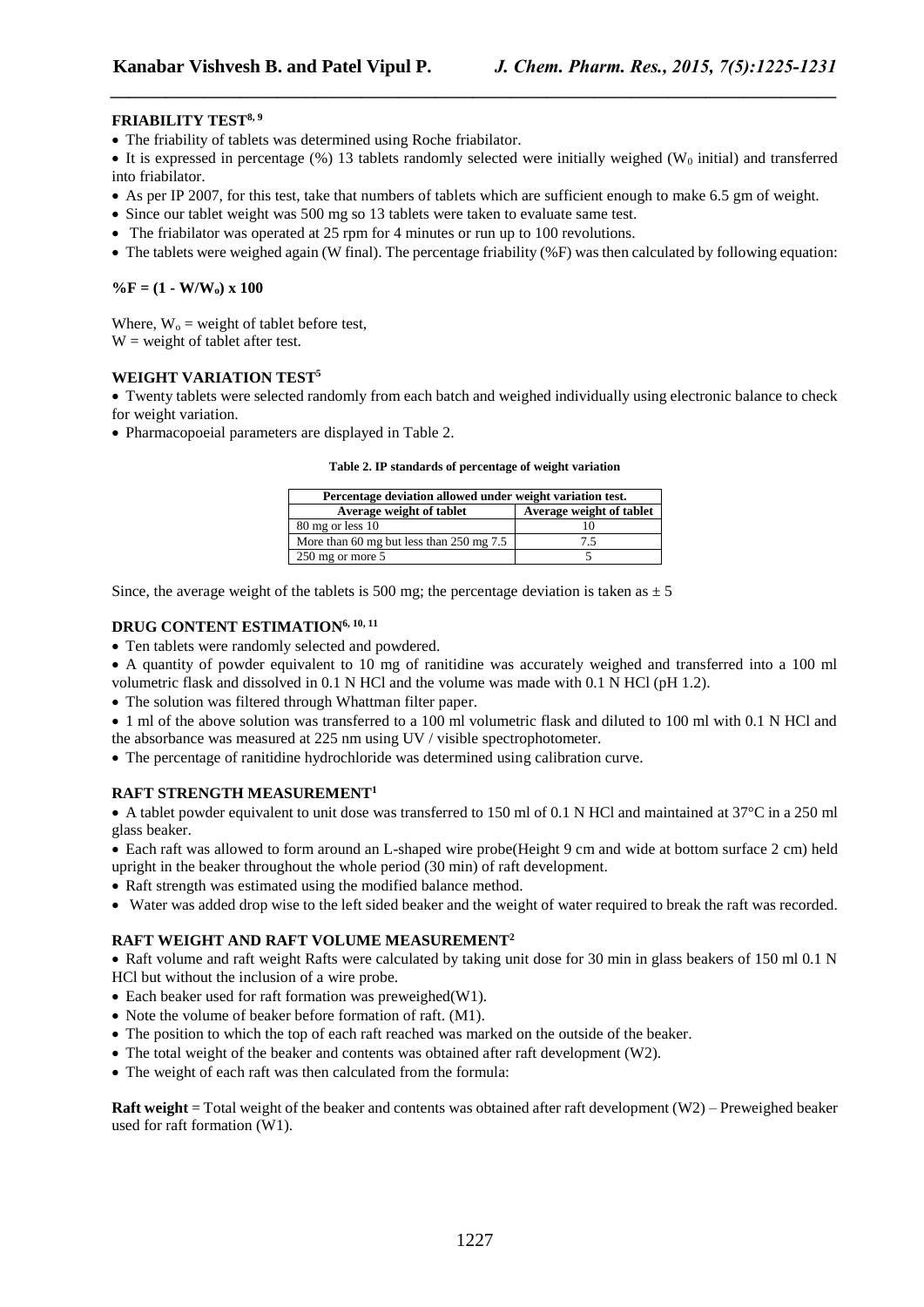

*\_\_\_\_\_\_\_\_\_\_\_\_\_\_\_\_\_\_\_\_\_\_\_\_\_\_\_\_\_\_\_\_\_\_\_\_\_\_\_\_\_\_\_\_\_\_\_\_\_\_\_\_\_\_\_\_\_\_\_\_\_\_\_\_\_\_\_\_\_\_\_\_\_\_\_\_\_\_*

**Figure 1: Wire probe for raft strength measurement**



**Figure 2: Modified apparatus for raft strength measurement**

 The raft was then removed from the beaker by carefully decanting off the liquid and tipping the raft into a pre-tarred plastic weighing petri plate.

• This was left to stand for 30 s, excess subnatant liquid was drained off and the raft was weighed (W3).

 Remaining liquid was removed from the inside of the beaker with a paper towel and it was then refilled with water to the marked position (M2).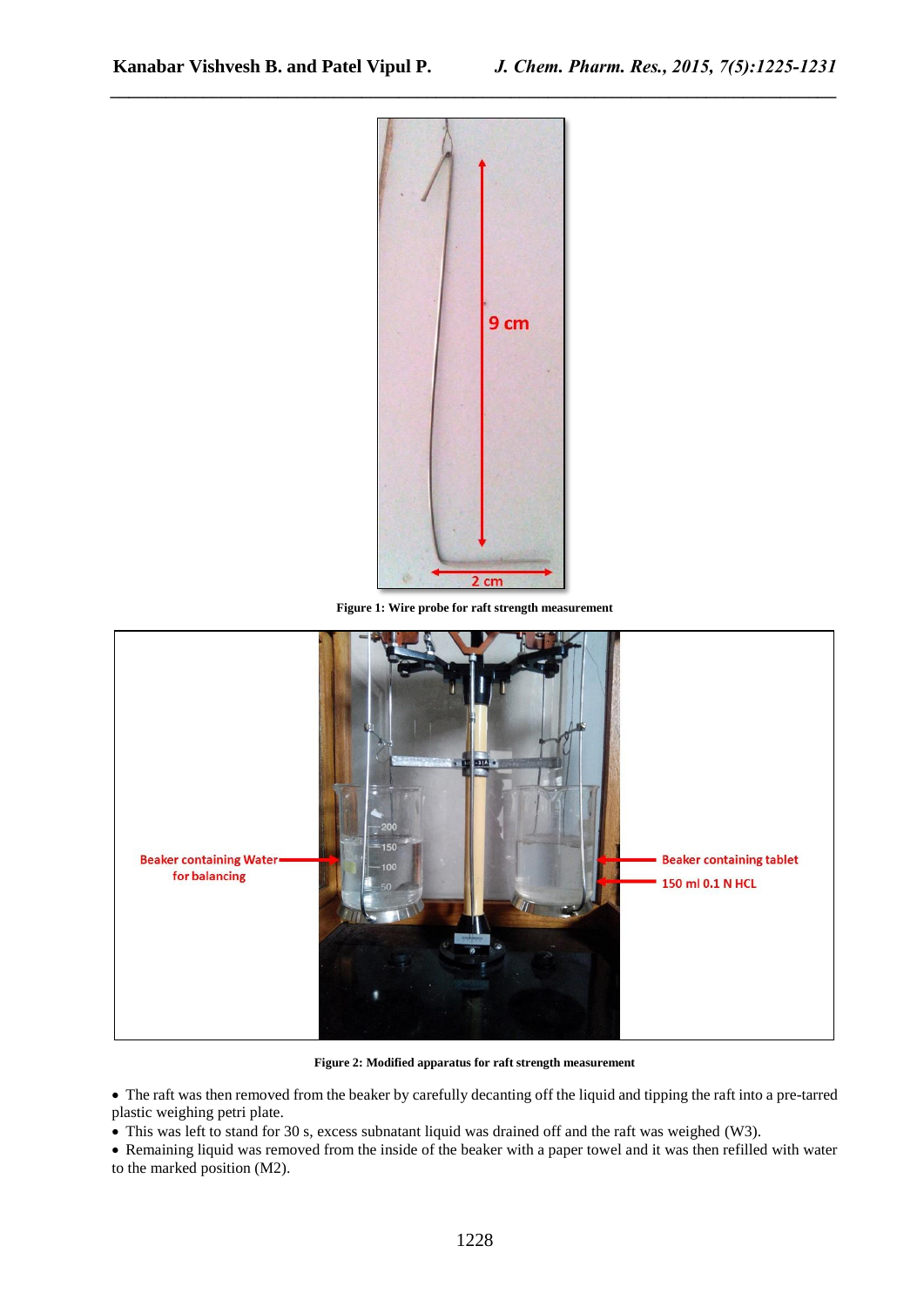- Finally beaker was weighed (W4).
- The volume of each raft was then calculated from the formula:

**Raft volume** = Final volume of 0.1 N HCl after formation of raft (M2) –Initial volume of 0.1 N HCl before formation of raft (M1)

*\_\_\_\_\_\_\_\_\_\_\_\_\_\_\_\_\_\_\_\_\_\_\_\_\_\_\_\_\_\_\_\_\_\_\_\_\_\_\_\_\_\_\_\_\_\_\_\_\_\_\_\_\_\_\_\_\_\_\_\_\_\_\_\_\_\_\_\_\_\_\_\_\_\_\_\_\_\_*

Where raft volume is measured in ml. and all weights are measured in gm.

The formula assumes that the density of the subnatant liquid is the same as that of water.

## **ACID NEUTRALIZATION CAPACITY<sup>1</sup>**

 A tablet powder equivalent to unit dose was transferred to a 250 ml beaker; 50 ml of water was added to it and was mixed on a magnetic stirrer for 1 min.

- A 30-ml volume of 1.0 N HCl was added with continued stirring on the magnetic stirrer for 10 min after addition of the acid.
- Stirring was discontinued briefly and the gum base was removed using a long needle without delay.

 The needle was promptly rinsed with 20 ml of water, and the washing was collected inthe beaker; stirring was resumed for 5 min.

 Titration was begun immediately. Excess HCl was titrated against 0.5 N sodium hydroxide to attain a stable pH of 3.5.

• The number of mEq of acid consumed by the tablet tested was calculated by the following formula:

## **Total mEq = (30×N HCL) – (V NaOH×N NaOH)**

Where, N HCI = Normality of HCl; V NaOH = Volume of NaOH required; and N NaOH = Normality of NaOH.

## *IN VITRO* **DRUG RELEASE STUDY<sup>1</sup>**

 *In vitro* drug release study of Ranitidine tablets was performed using USP (United States Pharmacopoeia) apparatus II fitted with a paddle (50 RPM) at  $37 \pm 0.5^{\circ}$ C using a simulated gastric fluid (pH 1.2; 900 ml) as a dissolution medium.

The tablet was added to the dissolution medium.

 At pre-determined time intervals, 5 ml samples were withdrawn, filtered through a 0.45-μm membrane filter and analyzed at 225 nm using a double-beam spectrophotometer.

 Cumulative percentage drug release was calculated using an equation obtained from a calibration curve, which was developed in the range 2-20 μg/ml for 0.1 N HCl.

#### **RESULTS**

#### **General parameters**

 Tablets prepared by wet granulation are evaluated for hardness, friability, weight variation, drug content, and acid neutralization capacity. Results obtained are described in table no 3.

| No.            | <b>Parameter</b>    | F1              | F2              | F3              | F4              | F5              |
|----------------|---------------------|-----------------|-----------------|-----------------|-----------------|-----------------|
|                | Diameter(mm)        | $12 \pm 0.02$   | $12 \pm 0.01$   | $12 \pm 0.03$   | $12 \pm 0.01$   | $12 \pm 0.01$   |
|                | Thickness(mm)       | $4 \pm 0.01$    | $4 \pm 0.02$    | $4 \pm 0.02$    | $4 \pm 0.01$    | $4 \pm 0.03$    |
| 3              | Hardness(kg/cm2)    | $2.5 \pm 0.20$  | $2.5 \pm 0.40$  | $3 \pm 0.20$    | $3 \pm 0.20$    | $3 \pm 0.20$    |
| $\overline{4}$ | Friability (%)      | 0.9846          | 0.9923          | 0.9954          | 0.9923          | 0.9969          |
| 5              | Drug Content $(\%)$ | $99.49 \pm 0.2$ | $99.75 \pm 0.1$ | $99.12 \pm 0.2$ | $99.49 \pm 0.1$ | $99.75 \pm 0.1$ |
| 6              | Weight variation    | Pass            | Pass            | Pass            | Pass            | Pass            |
|                | ANC(mEq)            | $5 \pm 0.2$     | $3.5 + 0.1$     | $6 \pm 0.3$     | $4 \pm 0.4$     | $6 \pm 0.5$     |

**Table 3: Post compression parameter of all formulation**

According to post compression parameter all criteria has been pass according to their specific standards.

#### **Raft strength, raft volume and raft weight**

 All the parameters are evaluated using 0.1 N HCl in specific procedure taking 10 tablets for evaluation of both the evaluation parameter.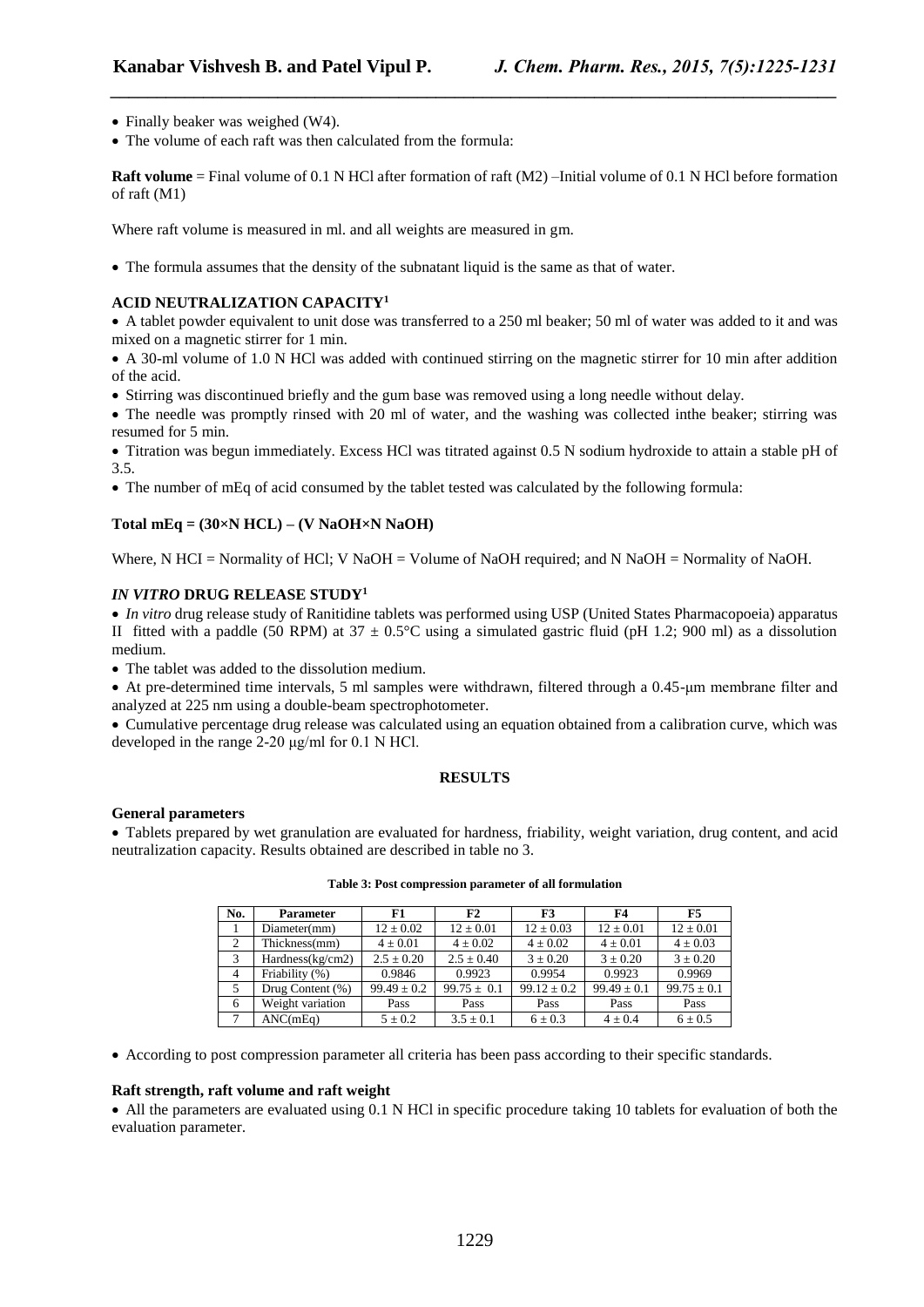| <b>Formulation</b> | <b>Raft Strength (gm)</b> | <b>Raft Volume (ml)</b> | Raft Weight (gm) |
|--------------------|---------------------------|-------------------------|------------------|
| F1                 | $8 + 0.2$                 | $4 + 0.1$               | 0.21             |
| F2                 | $10 + 0.1$                | $5 + 0.2$               | 0.21             |
| F3                 | $13 + 0.2$                | $7 + 0.1$               | 0.23             |
| F4                 | $12 + 0.1$                | $6 \pm 0.1$             | 0.22             |
| ғ5                 | $15 + 0.1$                | $7 + 0.1$               | ባ 24             |

**Table 4: Raft Strength, Raft Volume and Raft Weight of all formulation**

*\_\_\_\_\_\_\_\_\_\_\_\_\_\_\_\_\_\_\_\_\_\_\_\_\_\_\_\_\_\_\_\_\_\_\_\_\_\_\_\_\_\_\_\_\_\_\_\_\_\_\_\_\_\_\_\_\_\_\_\_\_\_\_\_\_\_\_\_\_\_\_\_\_\_\_\_\_\_*

- According to data of both specific evaluation parameter of the raft forming formulation, F5 batch was having maximum raft strength, raft volume as well as raft weight.
- So it was selected as an ideal formulation as raft formation tablet.

### *In vitro* **drug release profile**

Data for *in vitro* drug release are shown in the table below.

 It was conclude that optimum amount of sodium alginate and pectin is able to release the drug in sustained manner (90%) up to 5 hour.

| Table 5: In vitro drug release of all formulation |  |  |
|---------------------------------------------------|--|--|
|                                                   |  |  |

| Time (Hour)   | % Cumulative Drug Release |                 |                 |                 |                 |  |
|---------------|---------------------------|-----------------|-----------------|-----------------|-----------------|--|
|               | F1                        | F2              | F <sub>3</sub>  | F <sub>4</sub>  | F <sub>5</sub>  |  |
| $0.5^{\circ}$ | $15.25 \pm 1.2$           | $13.74 \pm 1.1$ | $16.75 \pm 0.8$ | $9.73 \pm 1.5$  | $9.73 \pm 0.8$  |  |
|               | $25.87 \pm 2.1$           | $29.87 \pm 0.4$ | $20.36 \pm 1.1$ | $18.81 \pm 1.8$ | $25.33 \pm 1.2$ |  |
| 1.5           | $33.53 \pm 0.6$           | $35.55 \pm 0.6$ | $33.51 \pm 1.5$ | $32.42 \pm 1.9$ | $30.99 \pm 0.8$ |  |
| 2             | $39.24 \pm 1.1$           | $42.27 \pm 1.2$ | $40.22 \pm 1.1$ | $47.19 \pm 1.4$ | $43.25 \pm 1.3$ |  |
| 2.5           | $47.48 + 1.5$             | $51.54 + 1.3$   | $47.96 \pm 0.5$ | $54.47 \pm 1.1$ | $48.96 \pm 0.9$ |  |
| 3             | $59.78 \pm 1.7$           | $64.86 \pm 0.9$ | $59.77 + 0.8$   | $58.28 \pm 0.9$ | $62.77 \pm 1.1$ |  |
| 3.5           | $68.13 \pm 1.2$           | $74.75 \pm 0.5$ | $68.12 \pm 1.2$ | $74.15 \pm 0.8$ | $69.14 \pm 0.5$ |  |
| 4             | $77.03 \pm 0.9$           | $84.69 \pm 1.1$ | $77.52 \pm 1.5$ | $81.58 \pm 0.5$ | $72.02 \pm 1.2$ |  |
| 4.5           | $86.99 \pm 0.8$           | $97.69 \pm 0.8$ | $90.99 \pm 1.7$ | $93.06 \pm 0.3$ | $82.95 \pm 1.3$ |  |
| 5             | $96.49 \pm 1.2$           | $99.89 \pm 1.1$ | $99.51 \pm 1.9$ | $99.09 \pm 0.2$ | $92.93 \pm 0.9$ |  |



**Figure 3:** *In vitro* **drug release profile of all formulation**

- From above all formulations, F5 formulation was showing comparative sustained release among all formulations.
- So F5 formulation was selected as an ideal formulation.